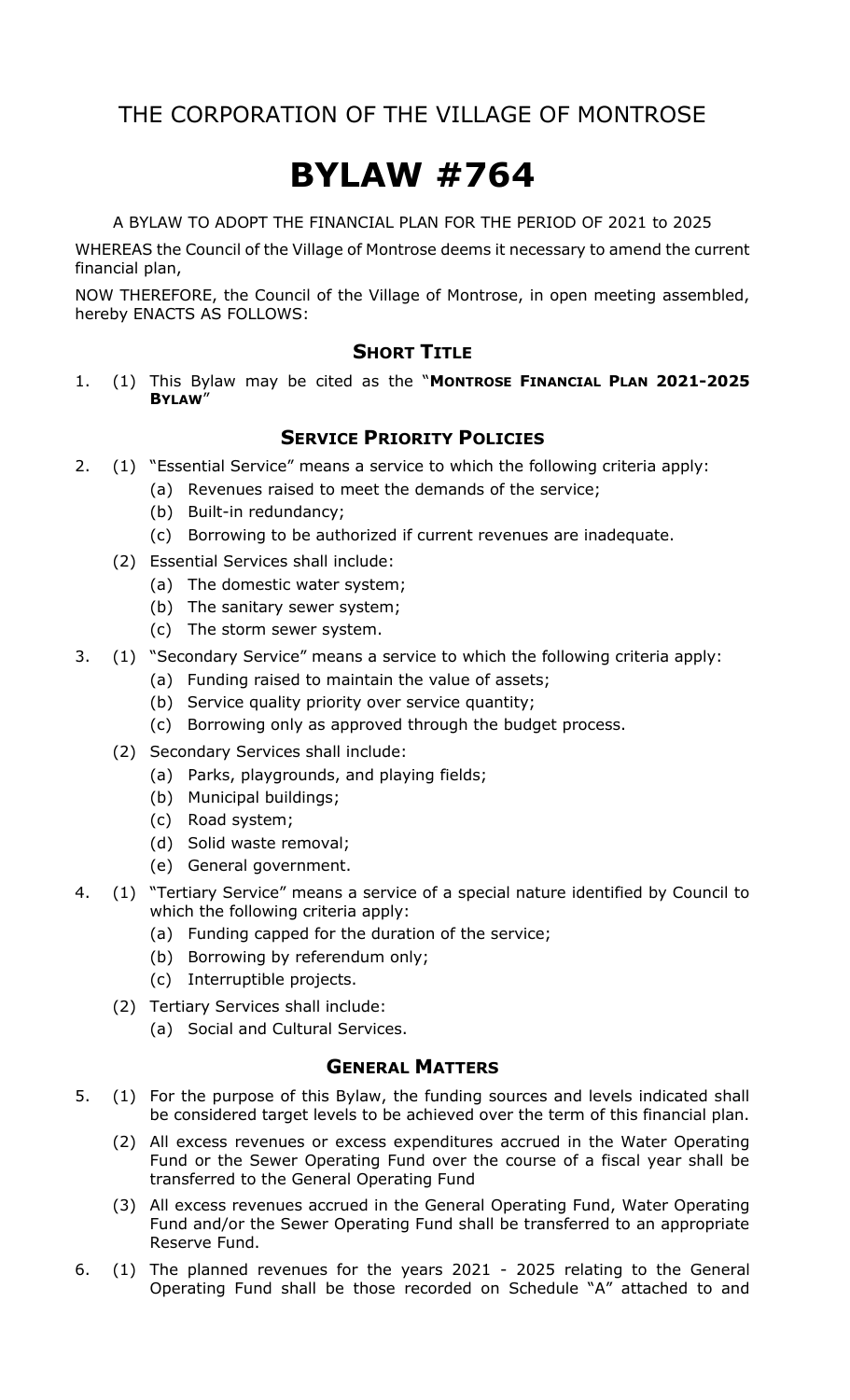forming part of this Bylaw.

- (2) The planned expenditures for the years 2021 2025 relating to the General Operating Fund shall be those recorded on Schedule "B" attached to and forming part of this Bylaw.
- (3) The planned revenues and expenditures for the years 2021 2025 relating to the Water Operating Fund shall be those recorded on Schedule "C" attached to and forming part of this Bylaw.
- (4) The planned revenues and expenditures for the years 2021 2025 relating to the Sewer Operating Fund shall be those recorded on Schedule "D" attached to and forming part of this Bylaw.
- (5) The Statement of Objectives and Policies for the years 2021 2025 relating to the Financial Plan shall be those recorded on Schedule "E" attached to and forming part of this Bylaw.

### **ENACTMENT**

- 7. (1) If any section, subsection, sentence, clause or phrase of this Bylaw is for any reason held to be invalid by the decision of any court of competent jurisdiction, the invalid portion shall be severed and the part that is invalid shall not affect the validity of the remainder.
	- (2) This Bylaw shall come into full force and effect on final adoption.

 $\_$  , and the set of the set of the set of the set of the set of the set of the set of the set of the set of the set of the set of the set of the set of the set of the set of the set of the set of the set of the set of th

READ A FIRST TIME  $t^{\text{th}}$  ay of April 2021 READ A SECOND TIME THE THIS 2021 THE THIS 19th day of April 2021 READ A THIRD TIME  $t^{\text{th}}$  ay of April 2021 PUBLIC CONSULTATION HELD RECONSIDERED AND FINALLY ADOPTED

this 3rd day of May 2021 this 3rd day of May 2021

Mayor **Mayor** Corporate Officer

Certified a true copy of Bylaw #764, as adopted

\_\_\_\_\_\_\_\_\_\_\_\_\_\_\_\_\_\_\_\_\_\_\_\_\_\_\_\_\_\_\_\_\_\_\_\_\_\_\_

Corporate Officer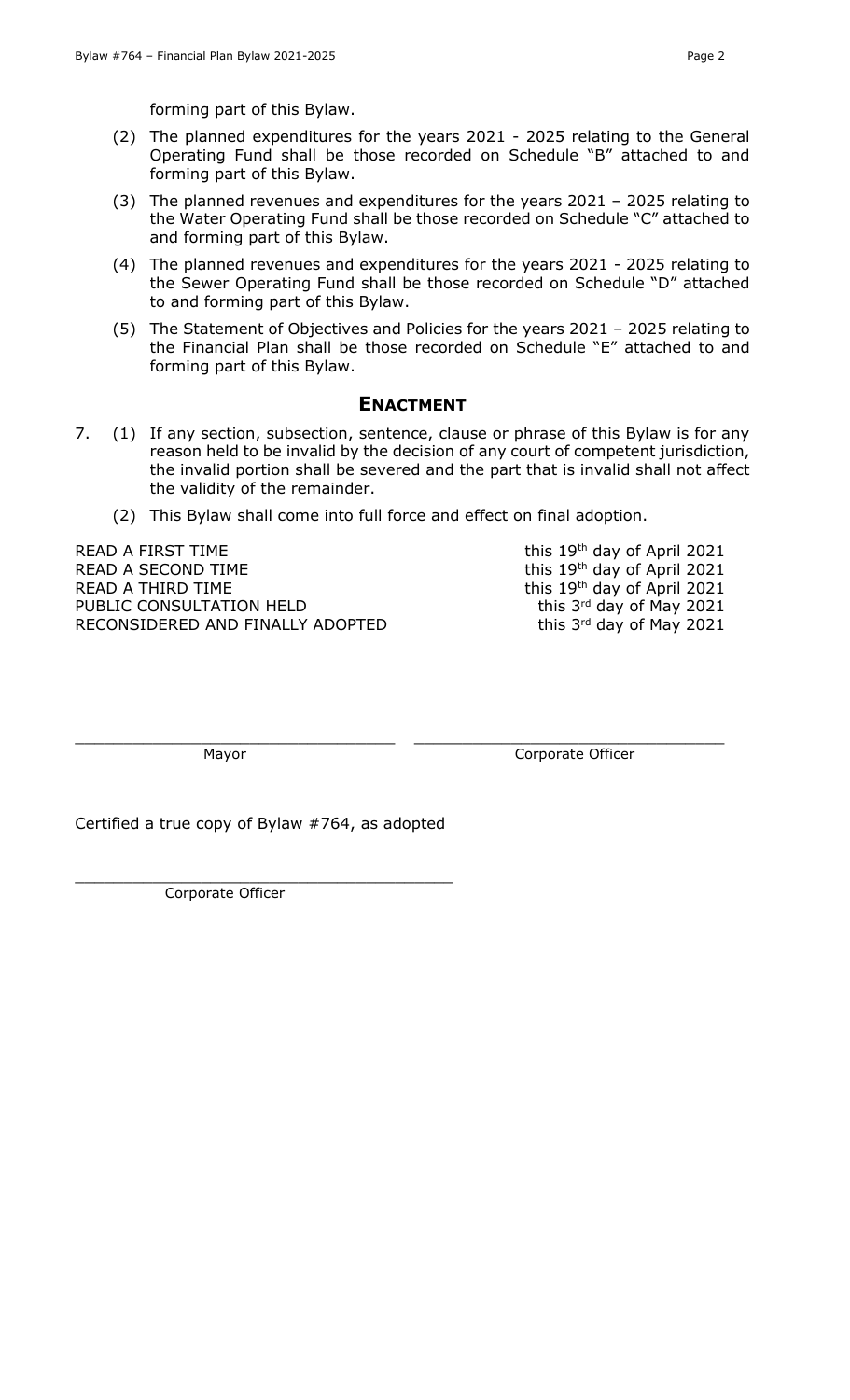# **BYLAW #764**

# SCHEDULE "A" – GENERAL FUND REVENUES

|                                                  | 2020          | 2020         | 2021          | 2022          | 2023          | 2024          | 2025          |
|--------------------------------------------------|---------------|--------------|---------------|---------------|---------------|---------------|---------------|
|                                                  | <b>BUDGET</b> | PRE-         | <b>BUDGET</b> | <b>BUDGET</b> | <b>BUDGET</b> | <b>BUDGET</b> | <b>BUDGET</b> |
|                                                  |               | <u>AUDIT</u> |               |               |               |               |               |
| <b>TAXES</b>                                     |               |              |               |               |               |               |               |
| <b>Ad Valorem Taxes</b>                          | 221,659       | 221,526      | 229,042       | 233,623       | 238,295       | 243,061       | 247,922       |
| <b>Drainage Parcel Taxes</b>                     | 23,000        | 22,900       | 22,900        | 22,900        | 22,900        | 22,900        | 22,900        |
| <b>Community Development Parcel Taxes</b>        | 3,000         | 2,290        | 2,290         | 2,290         | 2,290         | 2,290         | 2,290         |
| Road Maintenance Parcel Taxes                    | 57,500        | 57,250       | 57,250        | 57,250        | 57,250        | 57,250        | 57,250        |
| <b>Utility Taxes</b>                             | 12,750        | 12,669       | 12,686        | 12,700        | 12,800        | 12,900        | 13,000        |
| Grant in Lieu of Taxes                           | 3,000         | 2,906        | 2,800         | 2,800         | 2,800         | 2,800         | 2,800         |
| <b>TOTAL TAXES</b>                               | 320,908       | 319,245      | 326,968       | 331,563       | 336,335       | 341,201       | 348,162       |
| <b>SALE OF SERVICES</b>                          |               |              |               |               |               |               |               |
| Garbage Service                                  | 31,640        | 28,823       | 31,640        | 32,000        | 32,500        | 33,000        | 33,500        |
| <b>Recreation Services</b>                       | 12,000        | 1,020        | 4,000         | 12,200        | 12,400        | 12,600        | 12,800        |
| <b>Other Services</b>                            | 100           | 3            | 70            | 100           | 100           | 100           | 100           |
| <b>TOTAL SALE OF SERVICES</b>                    | 43,740        | 29,846       | 35,710        | 44,300        | 45,000        | 45,700        | 46,400        |
| <b>OTHER REVENUES FROM OWN</b><br><b>SOURCES</b> |               |              |               |               |               |               |               |
| Licenses & Permits                               | 9.950         | 3,580        | 9,650         | 10,000        | 10,000        | 10,000        | 10,000        |
| Rentals                                          | 78,200        | 73,067       | 71,200        | 79,000        | 79,500        | 80,000        | 80,500        |
| Miscellaneous                                    | 79,326        | 205,021      | 44,692        | 25,000        | 25,000        | 25,000        | 25,000        |
| <b>TOTAL REVENUES FROM OWN</b><br><b>SOURCES</b> | 167,476       | 281,659      | 125,542       | 114,000       | 114,500       | 115,000       | 115,500       |
| <b>UNCONDITIONAL TRANSFERS</b>                   | 400.000       | 432,680      | 410,000       | 410,000       | 410,000       | 410,000       | 410,000       |
|                                                  |               |              |               |               |               |               |               |
| <b>CONDITIONAL TRANSFERS</b>                     | 193,761       | 684,259      | 194,483       | 200,000       | 200,000       | 200,000       | 200,000       |
| <b>INTERNAL TRANSFER</b>                         |               |              |               |               |               |               |               |
| <b>Water Fund Administration</b>                 | 22,212        | 0            | 22,212        | 22,250        | 22,300        | 22.350        | 22,400        |
| Sewer Fund Administration                        | 18,174        | 0            | 18,174        | 18,220        | 18,260        | 18,300        | 18,340        |
| <b>Other Transfers</b>                           | 910,347       | 500,000      | 353,504       | 100,000       | 100,000       | 100,000       | 100,000       |
| <b>TOTAL INTERNAL TRANSFERS</b>                  | 950,733       | 0            | 393,890       | 140,470       | 140,560       | 140,650       | 140,740       |
| <b>COLLECTIONS FOR OTHERS</b>                    | 774,873       | 827,852      | 838,347       | 848,347       | 860,142       | 880,074       | 898,376       |
| <b>TOTAL GENERAL FUND REVENUES</b>               | 2,851,491     | 3,075,541    | 2,324,939     | 2,088,680     | 2,106,537     | 2,132,625     | 2,159,178     |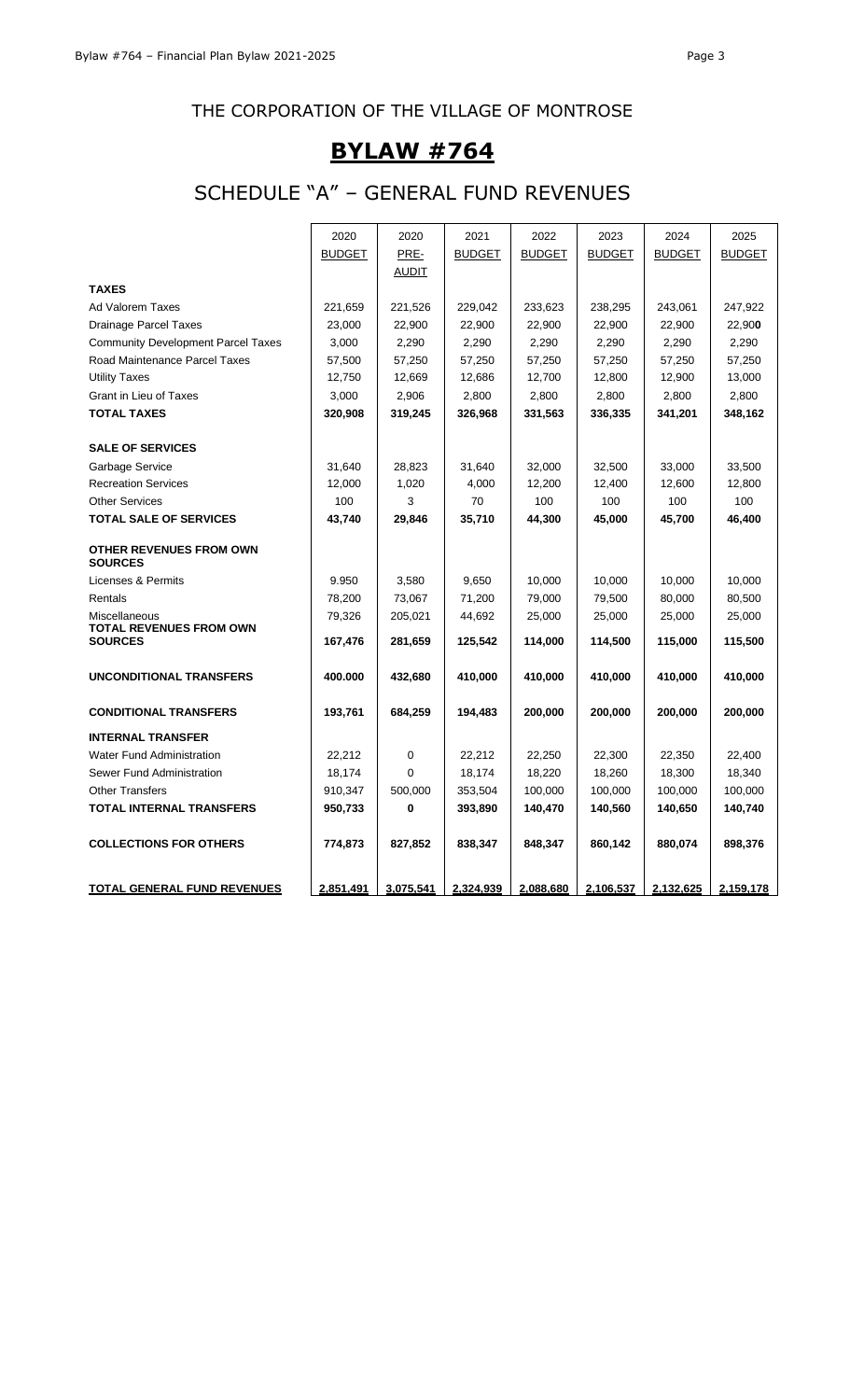# **BYLAW #764**

# SCHEDULE "B" – GENERAL FUND EXPENDITURES

|                                                        | 2020               | 2020<br>PRE-       | 2021              | 2022          | 2023              | 2024              | 2025          |
|--------------------------------------------------------|--------------------|--------------------|-------------------|---------------|-------------------|-------------------|---------------|
|                                                        | <b>BUDGET</b>      | <b>AUDIT</b>       | <b>BUDGET</b>     | <b>BUDGET</b> | <b>BUDGET</b>     | <b>BUDGET</b>     | <b>BUDGET</b> |
| <b>GENERAL GOVERNMENT SERVICES</b>                     |                    |                    |                   |               |                   |                   |               |
| Legislative                                            | 28,140             | 26,770             | 28,300            | 28,700        | 29,300            | 30,000            | 30,600        |
| <b>General Administration</b>                          | 413,000            | 347,827            | 422,155           | 420,000       | 425,000           | 430,000           | 435,000       |
| <b>Other General Government Services</b>               | 58,745             | 24,032             | 51,876            | 60,000        | 61,200            | 62,400            | 63,600        |
| <b>TOTAL GENERAL GOVT SERVICES</b>                     | 489,873            | 398,629            | 502,331           | 508,700       | 515,500           | 522,400           | 529,200       |
| <b>GENERAL PUBLIC WORKS</b>                            |                    |                    |                   |               |                   |                   |               |
| <b>General Public Works</b>                            | 15,950             | 18.175             | 17,260            | 16,400        | 16,700            | 17,000            | 17,400        |
| Workshop                                               | 18,474             | 16,450             | 19,145            | 18,800        | 19,300            | 19,600            | 20,000        |
| <b>General Public Works Equipment</b>                  | 34,319             | 31,368             | 30,485            | 40,000        | 41,800            | 43,000            | 44,500        |
| TOTAL GENERAL PUBLIC WORKS                             | 68,743             | 65,993             | 66,890            | 75,200        | 77,800            | 79,600            | 81.900        |
|                                                        |                    |                    |                   |               |                   |                   |               |
| <b>PROTECTIVE SERVICES</b>                             |                    |                    |                   |               |                   |                   |               |
| <b>Bylaw Enforcement</b>                               | 9,255              | 6,988              | 8,660             | 9,600         | 9,800             | 10,000            | 10,200        |
| <b>Other Protective Services</b>                       | 23,324             | 26,769             | 26,265            | 26,300        | 26,800            | 27,300            | 27,800        |
| <b>TOTAL PROTECTIVE SERVICES</b>                       | 32,579             | 33,757             | 34,925            | 35.900        | 36.600            | 37,300            | 38,000        |
|                                                        |                    |                    |                   |               |                   |                   |               |
| <b>TRANSPORTATION SERVICES</b>                         |                    |                    |                   |               |                   |                   |               |
| Equipment Operation & Maintenance                      | 13,031             | 18,815             | 13,610            | 14,000        | 14,700            | 15,500            | 16,000        |
| Road Maintenance                                       | 103,250            | 67,269             | 107,450           | 99,500        | 101.500           | 102,500           | 103,500       |
| <b>Traffic Services</b><br><b>TOTAL TRANSPORTATION</b> | 18,240             | 16,903             | 20,250            | 18,000        | 19,000            | 19,000            | 20,000        |
| <b>SERVICES</b>                                        | 134,521            | 102,987            | 141,310           | 131,500       | 135,200           | 137,000           | 139,500       |
| <b>ENVIRONMENTAL HEALTH</b>                            |                    |                    |                   |               |                   |                   |               |
| <b>SERVICES</b>                                        | 35,680             | 36,928             | 40,050            | 35,800        | 36,200            | 36,600            | 37,100        |
| <b>COMMUNITY &amp; PLANNING</b>                        |                    |                    |                   |               |                   |                   |               |
| <b>SERVICES</b>                                        | 80,700             | 44,389             | 62,288            | 35,000        | 35,000            | 35,000            | 35,000        |
| <b>RECREATION &amp; CULTURAL</b>                       |                    |                    |                   |               |                   |                   |               |
| <b>SERVICES</b>                                        |                    |                    |                   |               |                   |                   |               |
| <b>Recreation Commission</b>                           | 16,823             | 1,605              | 16,373            | 17,000        | 17.400            | 17,800            | 18,200        |
| <b>Community Hall</b>                                  | 29,464             | 20,659             | 30,464            | 29,800        | 30,400            | 31,000            | 31,700        |
| Parks and Playfields                                   | 48,223             | 44,269             | 54,040            | 48,000        | 48,500            | 49,000            | 49,500        |
| <b>TOTAL RECREATION &amp; CULTURE</b>                  | 94,510             | 66,533             | 100,877           | 94,800        | 96,300            | 97,800            | 99,400        |
|                                                        |                    |                    |                   |               |                   |                   |               |
| <b>FISCAL SERVICES</b>                                 |                    |                    |                   |               |                   |                   |               |
| Debt Servicing                                         | 24,290             | 26,757             | 25,000            | 24,953        | 25,626            | 26,317            | 2,120         |
| Transfer to Other Funds                                | 198,635            | 1,622,511          | 212,925           | 125,975       | 127,322           | 131,170           | 164,300       |
| Transfer of Taxes Collected for Others                 | 806,961            | 845,169            | 864,682           | 865,493       | 870,989           | 879,438           | 897,658       |
| <b>TOTAL FISCAL SERVICES</b>                           | 1,029,886          | 2,494,437          | 1,102,607         | 1,016,421     | 1,023,937         | 1,036,925         | 1,064,078     |
|                                                        |                    |                    |                   |               |                   |                   |               |
| <b>CAPITAL PROJECTS</b>                                | 0                  | 0                  |                   | 0             | 0                 | 0                 | 0             |
| Administration<br><b>Public Works</b>                  | 491,000            | 337,203            | 35,000<br>148,000 | 120,359       | 115,000           | 115,000           | 100,000       |
|                                                        |                    |                    |                   | 35,000        |                   |                   | 35,000        |
| Recreation<br><b>TOTAL CAPITAL PROJECTS</b>            | 394,000<br>885,500 | 381,839<br>719,042 | 90,661<br>273,661 | 155,359       | 35,000<br>150,000 | 35,000<br>150,000 | 135,000       |
|                                                        |                    |                    |                   |               |                   |                   |               |
| <b>TOTAL GENERAL EXPENDITURES</b>                      | 2,851,491          | 3,962,695          | 2,324,939         | 2,088,680     | 2,106,537         | 2,132,625         | 2,068,481     |
| <b>General Fund Surplus (Deficit)</b>                  | 0                  | $-887,163$         | $\pmb{0}$         | 0             | 0                 | 0                 | 0             |
| <b>Consolidated Funds Surplus (Deficit)</b>            | 0                  | 49,872             | 0                 | 0             | 0                 | 0                 | 0             |
|                                                        |                    |                    |                   |               |                   |                   |               |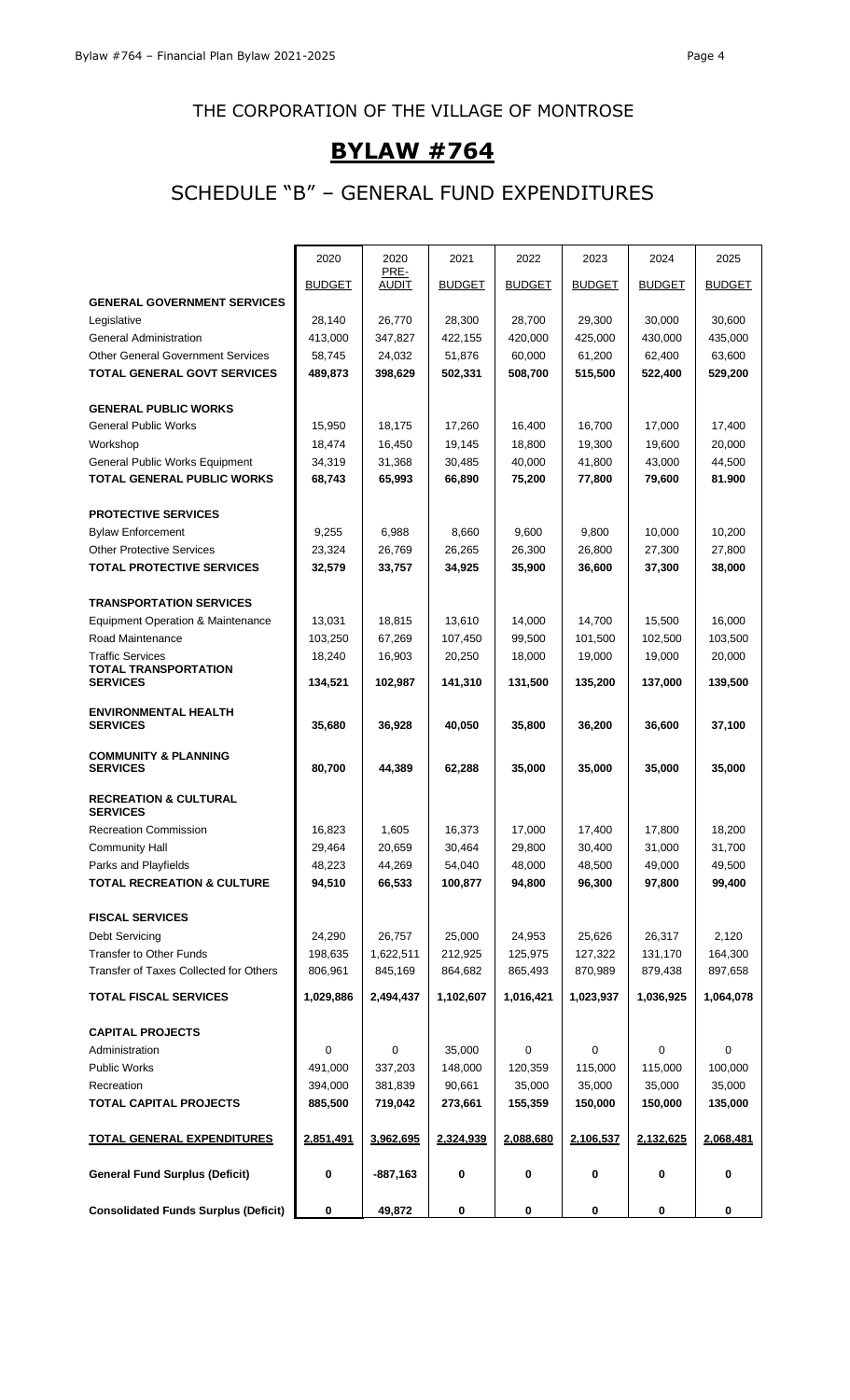# **BYLAW #764**

# SCHEDULE "C" – WATER FUND REVENUES AND EXPENDITURES

|                                                | 2020          | 2020                 | 2021          | 2022             | 2023          | 2024          | 2025          |  |
|------------------------------------------------|---------------|----------------------|---------------|------------------|---------------|---------------|---------------|--|
|                                                | <b>BUDGET</b> | PRE-<br><b>AUDIT</b> | <b>BUDGET</b> | <b>BUDGET</b>    | <b>BUDGET</b> | <b>BUDGET</b> | <b>BUDGET</b> |  |
|                                                |               |                      |               |                  |               |               |               |  |
| <b>WATER FUND REVENUES</b>                     |               |                      |               |                  |               |               |               |  |
|                                                |               |                      |               |                  |               |               |               |  |
| <b>TAXES</b>                                   | 116,332       | 116,332              | 116,332       | 116,332          | 116,332       | 116,332       | 116,332       |  |
| <b>SALE OF SERVICES</b>                        | 149,970       | 150,599              | 155,135       | 155,400          | 163,200       | 171,300       | 179,900       |  |
|                                                |               |                      |               |                  |               |               |               |  |
| <b>OTHER REVENUES</b>                          |               |                      |               |                  |               |               |               |  |
| <b>Government Grants</b><br>Own Sources        | $\bf{0}$      | 0                    | 0             | 0                | 0             | 0             | 0             |  |
| <b>TOTAL OTHER REVENUES</b>                    | 157,164       | 200,000<br>0         | 0<br>0        | 20,000<br>20,000 | 20,000        | 20,000        | 20,000        |  |
|                                                | 157,164       |                      |               |                  | 20,000        | 20,000        | 20,000        |  |
| <b>TOTAL WATER FUND REVENUES</b>               | 421,466       | 466,931              | 271,467       | 291,732          | 299,532       | 307,632       | 316,232       |  |
|                                                |               |                      |               |                  |               |               |               |  |
|                                                |               |                      |               |                  |               |               |               |  |
|                                                |               |                      |               |                  |               |               |               |  |
|                                                | 2020          | 2019                 | 2021          | 2022             | 2023          | 2024          | 2025          |  |
|                                                |               | PRE-                 |               |                  |               |               |               |  |
|                                                | <b>BUDGET</b> | <b>AUDIT</b>         | <b>BUDGET</b> | <b>BUDGET</b>    | <b>BUDGET</b> | <b>BUDGET</b> | <b>BUDGET</b> |  |
| <b>WATER FUND EXPENDITURES</b>                 |               |                      |               |                  |               |               |               |  |
| <b>GENERAL GOVERNMENT</b>                      |               |                      |               |                  |               |               |               |  |
| <b>SERVICES</b>                                | 32,751        | 5,933                | 31,350        | 33,400           | 34,000        | 34,700        | 35,400        |  |
|                                                |               |                      |               |                  |               |               |               |  |
| <b>ENVIRONMENTAL HEALTH</b><br><b>SERVICES</b> |               |                      |               |                  |               |               |               |  |
| <b>Water Supply &amp; Distribution System</b>  |               |                      |               |                  |               |               |               |  |
| Water Supply and Treatment                     | 45,794        | 31,859               | 42,560        | 46,900           | 47,800        | 48,800        | 49,800        |  |
| Water Distribution and Fire Hydrants           | 50,327        | 59,129               | 55,060        | 51,400           | 52,400        | 53,400        | 54,500        |  |
| <b>Water Storage</b>                           | 15,231        | 14,493               | 16,456        | 15,600           | 15,900        | 16,200        | 16,500        |  |
| TOTAL ENVIRONMENTAL HEALTH                     | 111,334       | 105,481              | 114,076       | 113,900          | 116,100       | 118,400       | 120,800       |  |
|                                                |               |                      |               |                  |               |               |               |  |
| <b>ENVIRONMENTAL &amp; PLANNING</b>            | 27,000        | 0                    | 25,041        | 20,000           | 20,000        | 20,000        | 20,000        |  |
|                                                |               |                      |               |                  |               |               |               |  |
| <b>FISCAL SERVICES</b>                         |               |                      |               |                  |               |               |               |  |
| Long-Term Interest                             | 0             | 0                    | 0             | 0                | 0             | 0             | 0             |  |
| Principal Installments                         | 0             | 0                    | 0             | 0                | 0             | 0             | 0             |  |
| Transfers to other funds                       | $\mathbf 0$   | 0                    | 30,000        | 0                | 0             | 0             | 0             |  |
| <b>TOTAL FISCAL SERVICES</b>                   | 0             | 0                    | 30,000        | 0                | 0             | 0             | 0             |  |
| TOTAL CAPITAL PROJECTS                         | 250,381       | 157,337              | 71,000        | 124,432          | 129,432       | 134,532       | 140,032       |  |
|                                                |               |                      |               |                  |               |               |               |  |
| <b>TOTAL WATER FUND</b>                        |               |                      |               |                  |               |               |               |  |
| <b>EXPENDITURES</b>                            | 421,466       | 268,751              | 271,467       | 291,732          | 299, 532      | 307,632       | 316,232       |  |
|                                                |               |                      |               |                  |               |               |               |  |
| <b>SURPLUS (DEFICIT)</b>                       | 0             | 198,180              | $\mathbf 0$   | $\mathbf 0$      | 0             | 0             | 0             |  |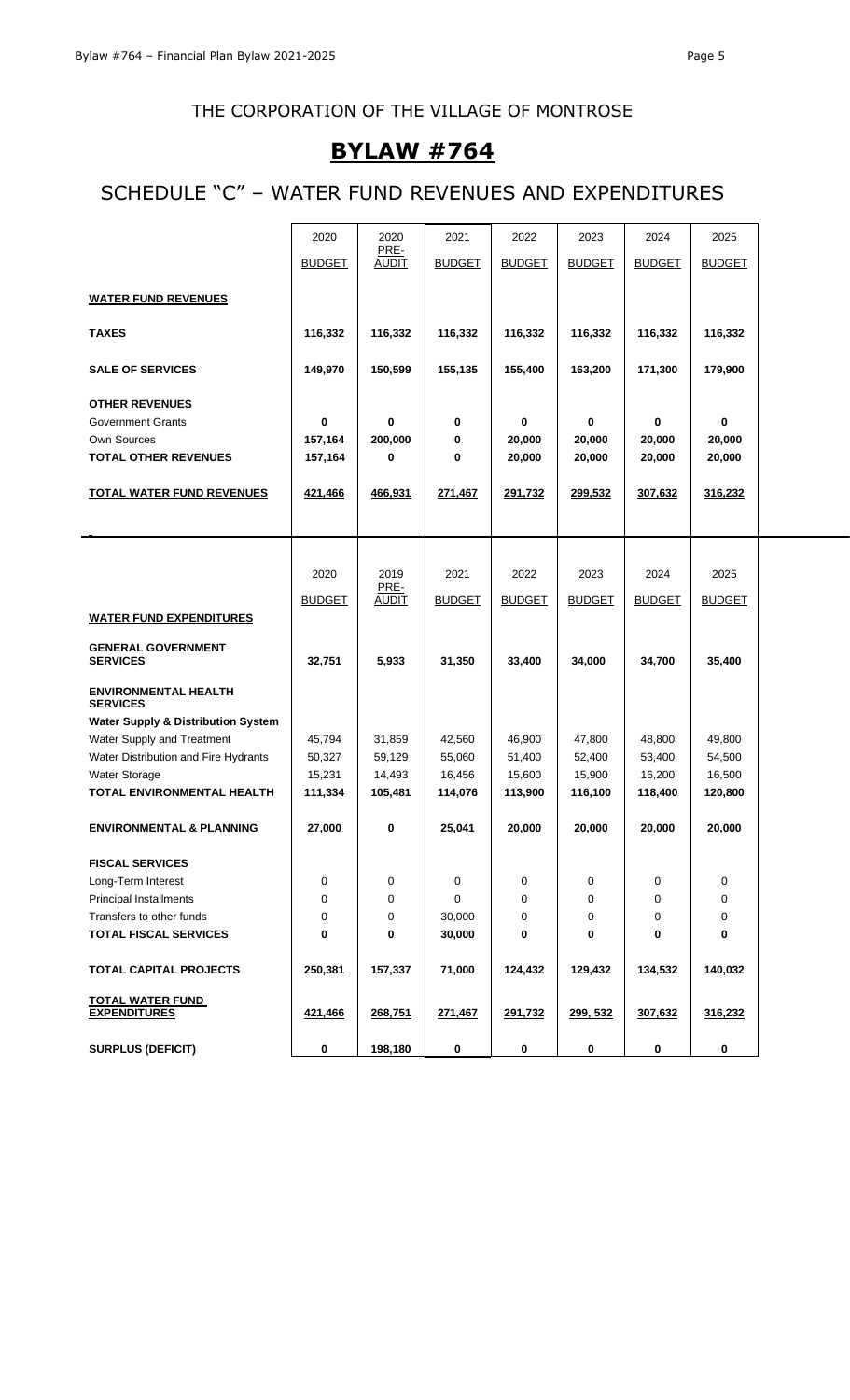## **BYLAW #764**

## SCHEDULE "D" – SEWER FUND REVENUES AND EXPENDITURES

|                                                | 2020          | 2020                 | 2021          | 2022          | 2023          | 2024          | 2025          |
|------------------------------------------------|---------------|----------------------|---------------|---------------|---------------|---------------|---------------|
|                                                | <b>BUDGET</b> | PRE-<br><b>AUDIT</b> | <b>BUDGET</b> | <b>BUDGET</b> | <b>BUDGET</b> | <b>BUDGET</b> | <b>BUDGET</b> |
|                                                |               |                      |               |               |               |               |               |
| <b>SEWER FUND REVENUES</b>                     |               |                      |               |               |               |               |               |
| <b>TAXES</b>                                   | 64,468        | 64,468               | 64,468        | 64,468        | 64,468        | 64,468        | 64,468        |
| <b>SALE OF SERVICES</b>                        | 185,452       | 186,459              | 196,252       | 194,500       | 204,400       | 214,700       | 225,300       |
| <b>OWN SOURCES</b>                             | 2,902,038     | 910,461              | 2,443,019     | 30,000        | 30,137        | 30,132        | 30,632        |
| <b>TOTAL SEWER FUND REVENUES</b>               | 3,051,958     | 1,161,388            | 2,703,739     | 288,968       | 299,005       | 310,300       | 320,400       |
|                                                |               |                      |               |               |               |               |               |
|                                                |               |                      |               |               |               |               |               |
|                                                | 2020          | 2020<br>PRE-         | 2021          | 2022          | 2023          | 2024          | 2025          |
|                                                | <b>BUDGET</b> | <b>AUDIT</b>         | <b>BUDGET</b> | <b>BUDGET</b> | <b>BUDGET</b> | <b>BUDGET</b> | <b>BUDGET</b> |
| <b>SEWER FUND EXPENDITURES</b>                 |               |                      |               |               |               |               |               |
| <b>GENERAL GOVERNMENT</b>                      |               |                      |               |               |               |               |               |
| <b>SERVICES</b>                                | 25,738        | 1,723                | 25,133        | 26,250        | 26,800        | 27,300        | 27,800        |
| <b>ENVIRONMENTAL HEALTH</b><br><b>SERVICES</b> |               |                      |               |               |               |               |               |
| <b>Collection System Maintenance</b>           | 18,600        | 8,834                | 17,500        | 19,000        | 19,400        | 19,800        | 20,200        |
| <b>Lift Station Maintenance</b>                | 29,008        | 20,004               | 24,370        | 30,000        | 31,500        | 32,500        | 33,500        |
| Sewage Treatment Plant                         | 106,938       | 95,406               | 117,700       | 108,000       | 105,000       | 105,500       | 106,000       |
| TOTAL ENVIRONMENTAL HEALTH                     | 154,546       | 124,244              | 159,570       | 157,000       | 155,900       | 157,800       | 159,700       |
| <b>ENVIRONMENTAL &amp; PLANNING</b>            | 14,874        | 813                  | 15,000        | 20,000        | 20,000        | 20,000        | 20,000        |
| <b>FISCAL SERVICES</b>                         |               |                      |               |               |               |               |               |
| <b>Debt Servicing</b>                          |               |                      |               |               |               |               |               |
| Long-Term Interest                             | 0             | 0                    | 0             | 0             | 0             | 0             | 0             |
| Principal Installments                         | 0             | $\Omega$             | 0             | 0             | 0             | 0             | 0             |
| <b>Other Transfers</b>                         | 0             | 0                    | 0             | 0             | 0             | 0             | 0             |
| <b>TOTAL FISCAL SERVICES</b>                   | 0             | 0                    | 0             | 0             | 0             | 0             | 0             |
| <b>TOTAL CAPITAL PROJECTS</b>                  | 2,856,800     | 295,753              | 2,504,036     | 85,718        | 96,305        | 105,200       | 112,900       |
| <b>TOTAL SEWER FUND</b>                        |               |                      |               |               |               |               |               |
| <b>EXPENDITURES</b>                            | 3,051,958     | 422,533              | 2,703,739     | 288,968       | 299,005       | 310,300       | 320,400       |
| <b>SURPLUS (DEFICIT)</b>                       | 0             | 738,855              | $\pmb{0}$     | 0             | 0             | 0             | 0             |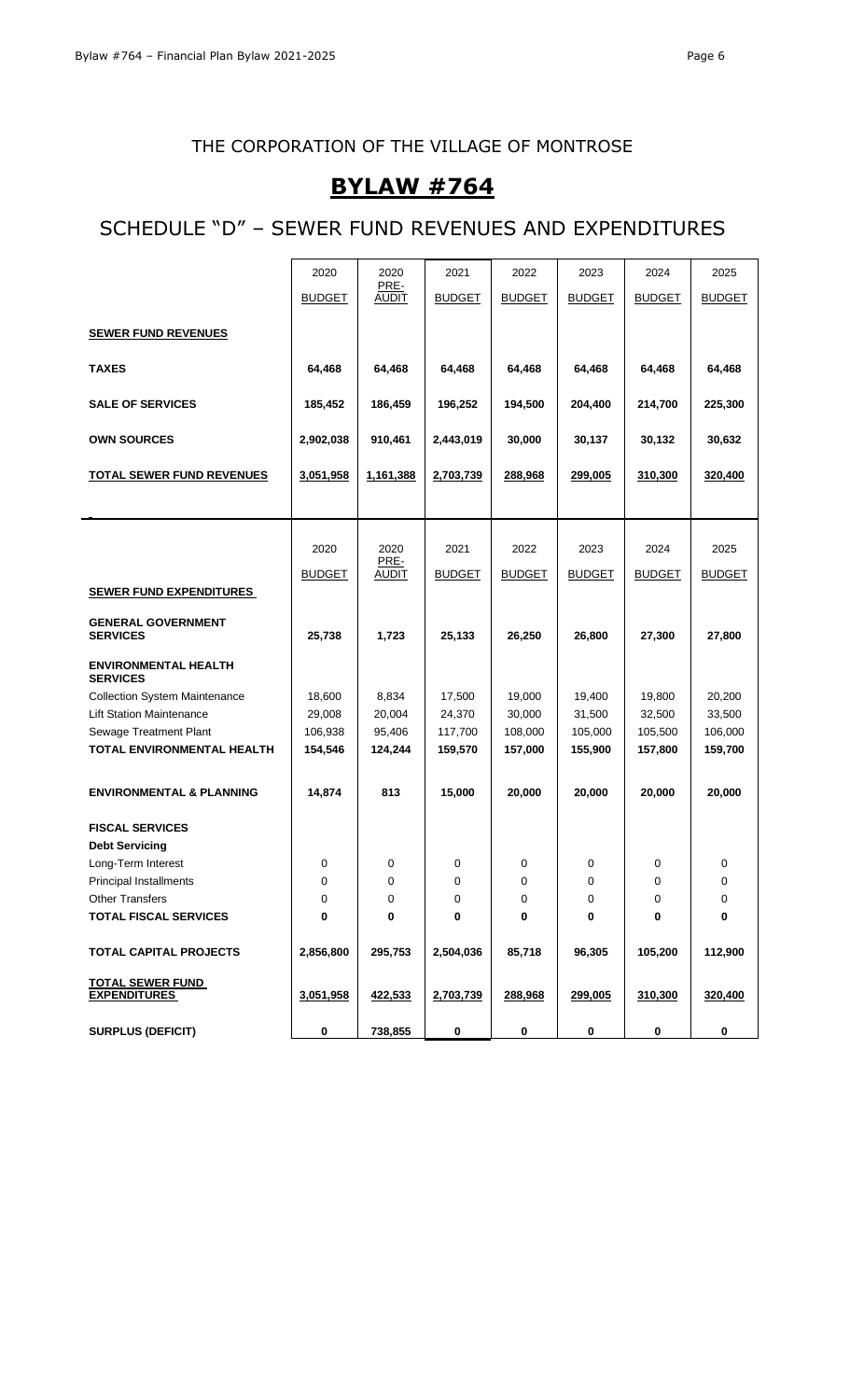# **BYLAW #764**

### SCHEDULE "E" – **Statement of Objectives and Policies**

In accordance with Section 165(3.1) of the *Community Charter,* the Village of Montrose (Village) is required to include in the Five-Year Financial Plan, objectives and policies regarding each of the following:

- 1. The proportion of total revenue that comes from each of the funding sources described in Section 165(7) of the *Community Charter*;
- 2. The distribution of property taxes among the property classes, and
- 3. The use of permissive tax exemptions.

### **FUNDING SOURCES**

Table 1 shows the proportion of total revenue proposed to be raised from each funding source in 2021. As a revenue source, property taxation offers a number of advantages, for example, it is simple to administer, and it is fairly easy for residents to understand. It offers a stable and reliable source of revenue for services that are difficult or undesirable to fund on a user-pay basis. These include services such as general administration, planning services, fire protection, police services, and bylaw enforcement.

Many services can be measured and charged on a user pay basis. Services where fees and charges can be easily administered include water and sewer usage, building permits, business licenses, and sale of specific services and therefore, these are charged on a user pay basis. User fees attempt to allocate the value of a service to those who use the service.

### **Parcel Taxes:**

A water parcel tax is a source of revenue is based on a set fee per parcel of land and offsets, in part, the costs of upgrading water infrastructure.

A sewer parcel tax is a source of revenue is based on a set fee per parcel of land and offsets, in part, the costs of upgrading sewer infrastructure.

A drainage parcel tax is a source of revenue is based on a set fee per parcel of land and offsets, in part, the costs of capital maintenance and the upgrading of drainage infrastructure.

A road maintenance parcel tax is a source of revenue is based on a set fee per parcel of land and offsets, in part, the costs of capital maintenance and the upgrading of road infrastructure.

A community development parcel tax is a source of revenue is based on a set fee per parcel of land and offsets, in part, the costs of capital maintenance and the upgrading of general community development and beautification projects.

| <b>Revenue Source</b>    | % of Total Revenue | <b>Dollar Value</b> |
|--------------------------|--------------------|---------------------|
| <b>General Taxes</b>     | 4.6%               | \$244,527           |
| <b>Parcel Taxes</b>      | 5.0%               | \$263,240           |
| User Fees and Charges    | 8.8%               | \$467,877           |
| <b>Other Sources</b>     | 33.5%              | \$1,775,657         |
| <b>Government Grants</b> | 32.3%              | \$1,710,447         |
| Tax Collected for Other  | 15.8%              | \$838,347           |
| <b>Total</b>             | 100.0%             | \$5,300,145         |

### **Table 1: Sources of Revenue**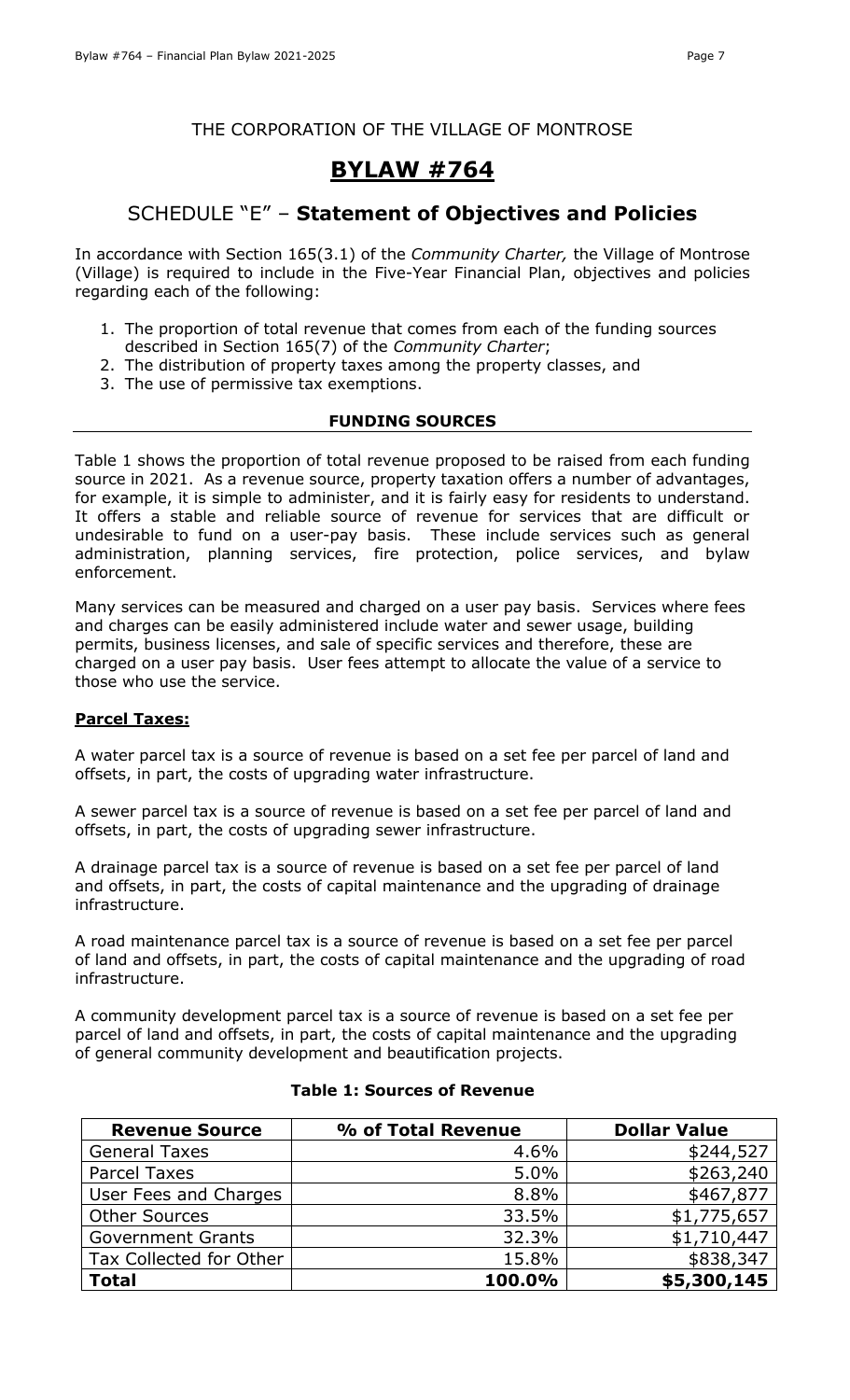### *Objective*

• Taxation Revenue will be determined by Council each year according to the operating and capital needs of the community, as part of the annual budget process. Taxation will be based on the service level priorities of Council, in balance with preserving and enhancing the financial health of the Village.

### *Policies*

- The Village will review all parcel tax and user fee levels annually to ensure they are adequately meeting both the capital and delivery costs of the service, and
- Where possible, the Village will endeavor to supplement revenues from user fees and charges and alternate sources, rather than taxation, to lessen the burden on its limited property tax base.

### **Small Communities Grant (Strategic Community Investment Fund):**

Government grants include the Small Communities Grant (Strategic Community Investment Funds) which are provided by the Province of British Columbia to reduce the level of municipal taxation. For a smaller municipality, these funds are instrumental to help maintaining existing municipal service levels.

### *Objective:*

• The Village will attempt to increase the sources of government grants to complete much needed infrastructure capital projects in the municipality. Where feasible user fees will be levied where measurable level of services are rendered or provided.

#### *Policies:*

- Where possible the Village will substitute revenues from user fees and charges and government grants rather than taxation, and
- The Village will review municipal services and user fees to ensure that the operating and capital budgets are adequate while providing the residents with the expected service levels of previous years.

### **DISTRIBUTION OF PROPERTY TAX RATES**

Table 2 outlines the distribution of property taxes among the property classes for 2020. The residential property class provides the largest proportion of property tax revenue. This is appropriate as this class also forms the largest portion of the assessment base and consumes the majority of Village services.

| <b>Taxes - Property</b> | % of Total Property |                     |
|-------------------------|---------------------|---------------------|
| <b>Class</b>            | <b>Taxation</b>     | <b>Dollar Value</b> |
| Residential (1)         | 97.56%              | \$223,442           |
| Utilities (2)           | 0.11%               | \$265               |
| Social Housing (3)      | $0.00\%$            | \$0                 |
| Major Industrial (4)    | $0.00\%$            | \$0                 |
| Light Industrial (5)    | $0.00\%$            | \$0                 |
| Business and Other (6)  | 2.33%               | \$5,334             |
| Recreation/Non-profit   |                     |                     |
| (8)                     | $0.00\%$            | \$0                 |
| Farmland (9)            | $0.00\%$            | \$0                 |
| <b>Total</b>            | 100.00%             | \$229,041           |

### **Table 2: Distribution of Property Tax Rates**

#### *Objective*

• The distribution of property taxes among the property classes will be maintained similar to the distribution in prior years.